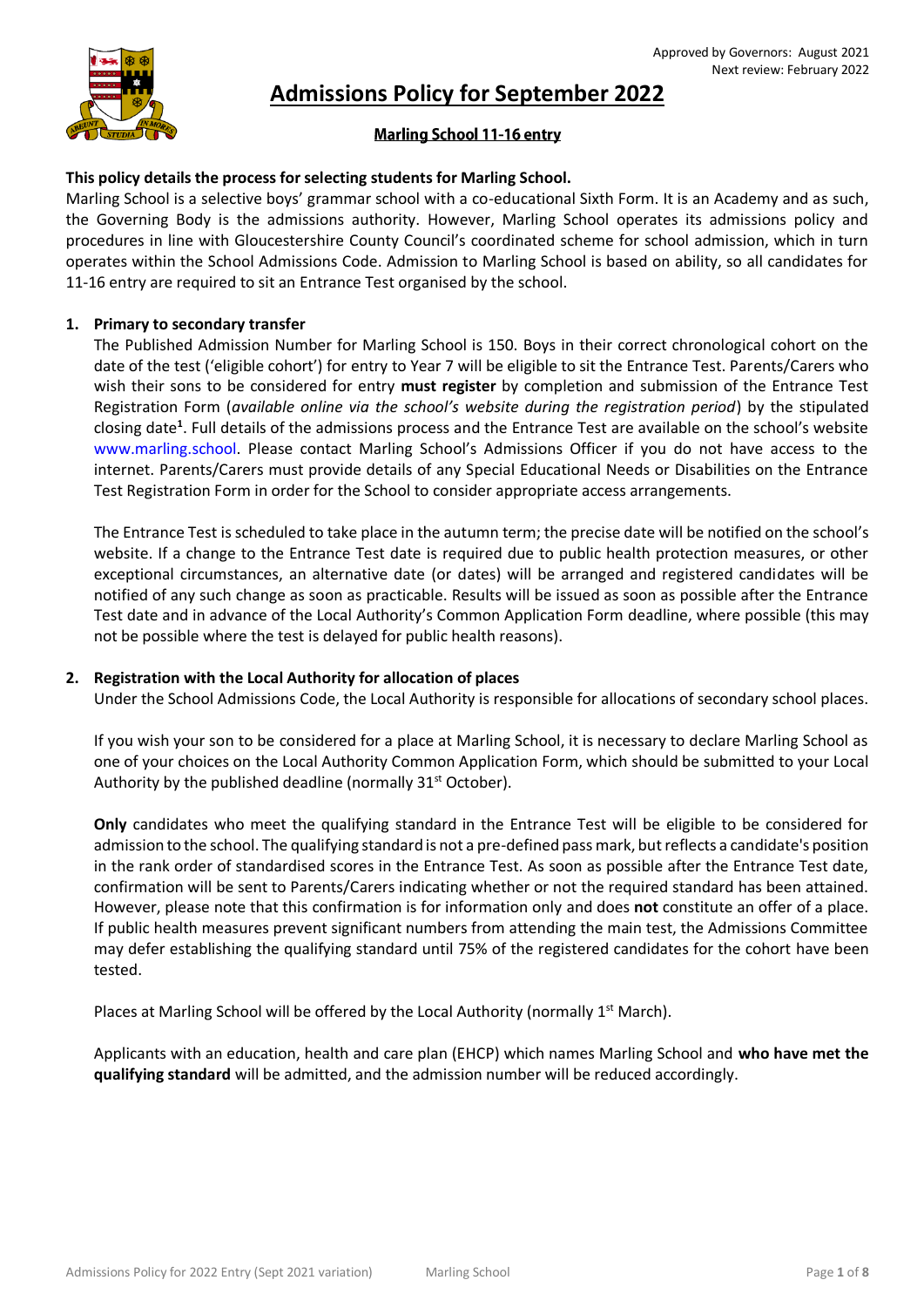Where applications from candidates **who have met the qualifying standard** exceed the number of places available, the following criteria will be applied, in the order set out below, to decide which candidates to admit:

- a. Any 'looked after child'**<sup>2</sup>** or child who was previously looked after but immediately after being looked after became subject to an adoption, child arrangements, or special guardianship order including those who appear to the admission authority to have been in state care outside of England and ceased to be in state care as a result of being adopted **who have met the qualifying standard.**
- b. Any candidate attracting Pupil Premium funding**<sup>3</sup>** (those who have been registered for free school meals at any point in the six years prior to the test day) **who have met the qualifying standard**.
- c. Other **candidates who have met the qualifying standard** in test rank order.

Where there are a number of equally ranked candidates, the following criteria (in order) will be used to determine the rank order:

- I. Candidates who attended a primary school within the Cotswold Beacon Academy Trust (of which Marling School is a member) at the time of registering for the Entrance Test until at least the December break of Year 6 (*details of member schools can be found on the Cotswold Beacon Academy Trust website: <http://www.cbat.academy/cbat-schools/ourschools>*).
- II. Candidates with the strongest geographical claim, measured in a straight line from the Ordnance Survey address point of the candidate's main residence**<sup>4</sup>** (including flats) to the Ordnance Survey address point of the school, using the Gloucestershire County Council's measuring system, with those living closer to the school receiving the higher priority.

In the event of a tie between two or more candidates when applying these criteria, a process of random allocation will be followed by the Governing Body, which will be supervised by someone independent of the school.

A waiting list of qualified candidates will be held until December 31<sup>st</sup> of Year 7 (Section 11.1).

## **3. Out of county applications**

Applications will be accepted for candidates who live outside Gloucestershire.

## **4. Out of cohort applications**

All candidates not in the eligible cohort will have their case referred to the Admissions Committee of the Governing Body. The Admissions Committee will require evidence as to why the candidate is out of cohort. Parents/Carers of out of cohort applicants must obtain written consent from each grammar school before registration starts or as soon as possible for in year applications.

## **4.1 Underage candidates**

The following must apply if a candidate is underage:

- Their date of birth would normally place them a maximum of one year below the eligible cohort.
- There is a letter of support from the primary school and it is confirmed that the candidate is studying the correct curriculum for the eligible cohort.

Candidates can only sit the entrance exam for Year 7 once. If a place is offered it must be taken up for the next academic year. The place cannot be deferred. Applications will be considered by the Admissions Committee of the Governing Body.

## **4.2 Overage candidates**

Please note that in normal circumstances Marling School does not accept candidates into a year group for which they are overage. However, special consideration may be given where summer born children (born  $1<sup>st</sup>$ April to 31<sup>st</sup> August) have been overage from the start of schooling i.e. being admitted to Reception following their 5th Birthday, rather than Year 1. All applications will be considered by the Admissions Committee of the Governing Body.

Any decision in respect of out of cohort applicants will be based on the circumstances of each case and in the best interests of the applicant. In accordance with the School Admissions Code the views of the Headteacher of Marling School will be taken into account.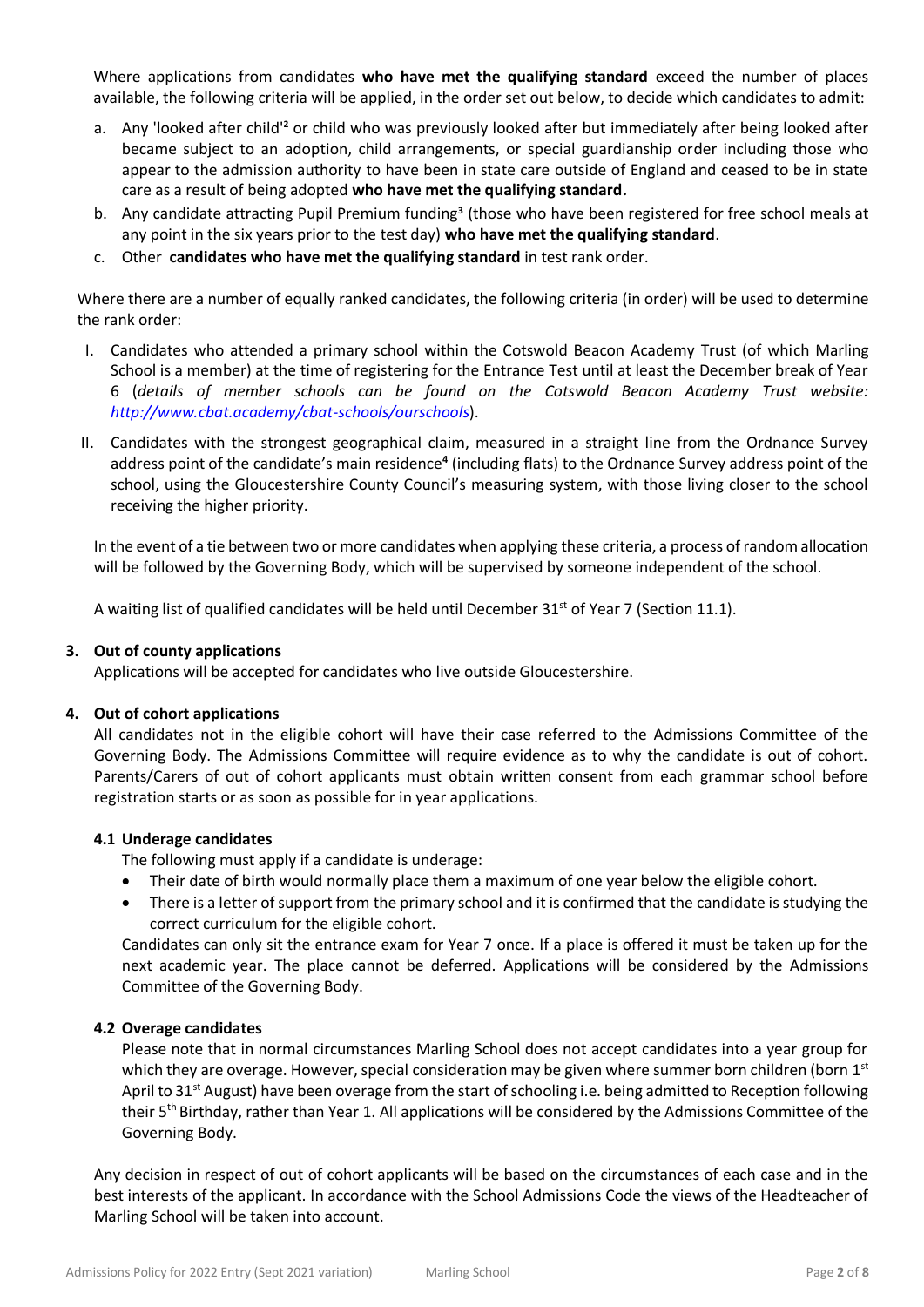# **5. Late Tests**

- 5.1 If, due to illness, public health quarantine restrictions or other exceptional circumstances (such as religious observance, accident or sudden bereavement) a child **who is registered** cannot sit the Entrance Test, the school will organise a replacement test date, typically 10 days after the original test date. Parents/Carers must contact Marling School's Admissions Officer in advance of the test day and certainly before the test commences if their child cannot sit the Entrance Test. The school may require documentary evidence of the exceptional circumstances and may decline to permit a child to take a late test in the absence of such evidence.
- 5.2 If Gloucestershire County Council (GCC) receive any applications for Marling School from candidates who did not sit the Entrance Test in autumn, the school will organise an opportunity to sit a late test (only candidates applying directly to their Local Authority by their deadline will be permitted to take this test). Any qualifying candidates from this late test will not be included in the initial cohort for GCC allocations on 1 March and must follow Gloucestershire County Council's procedures to request to be added to the waiting list. The priority order of the waiting list is listed in Section 11.3.

## **6. Secondary transfer**

Any application for school places made outside the normal primary to secondary year of entry to the school must be made directly to Marling School's Admissions Officer. The School will notify the applicant's parent, within 15 school days of receipt of the application, of either the date of the assessment of academic ability or the reason for refusal of an assessment and/or offer of a place with information about the right of appeal (Section 9). If an assessment is not offered, the candidate can request to have their name added to the Indicated Interest Register to be notified if there is a change of circumstances (Section 11.2).

Candidates for secondary transfers will be assessed on academic ability at Marling School. Where, on balance, the candidate matches the standard of the cohort, a place will be considered by the Admissions Committee of the Governing Body<sup>5</sup>. If the number of qualifying in-year candidates for a particular year group exceeds the number of places available, offers will be made in order of priority as set out in Section 11.3. Candidates will be notified within three weeks of the assessment of academic ability whether or not they have been allocated a place, and provided information about the right of appeal if appropriate (Section 9). If a place has been offered transfer should be completed within six weeks.

## **7. 2nd applications**

Candidates who sit a test at any stage for Marling School but do not obtain a place will be permitted to sit a test **once** more for a subsequent academic year. If at the point of application there are no vacancies in the year group, the candidate can request to have their name added to the Indicated Interest Register to be notified when a place becomes available and to be assessed at that point.

In exceptional circumstances the Admission Committee may permit a second test for the same academic year if there is significant and material change in the circumstances of the parent, child or school.

At the point of testing, candidates for 2<sup>nd</sup> applications will be assessed on academic ability at Marling School. Where, on balance, the candidate matches the standard of the school cohort, a place will be considered by the Admissions Committee of the Governing Body. Places will only be offered if the relevant school year group has vacancies and the transfer should be completed within six weeks. The Admissions Committee will ensure that candidates are informed within three weeks of the test. If there are no places available, the candidate can be added to a Waiting List for the remainder of the academic year of application (Section 11.2).

There is a system of appeals against non-admission (Section 9).

## **8. Fair access protocols**

Marling School has signed up to the secondary transfer (In-Year) fair access protocols held by Gloucestershire County Council. Should a child within these protocols require a place at the school, they will take precedence over any child on the Indicated Interest Register provided they have met the required standard for entry.

Marling School is committed to equal opportunity. If any special arrangements are required for the test, please contact the school in advance.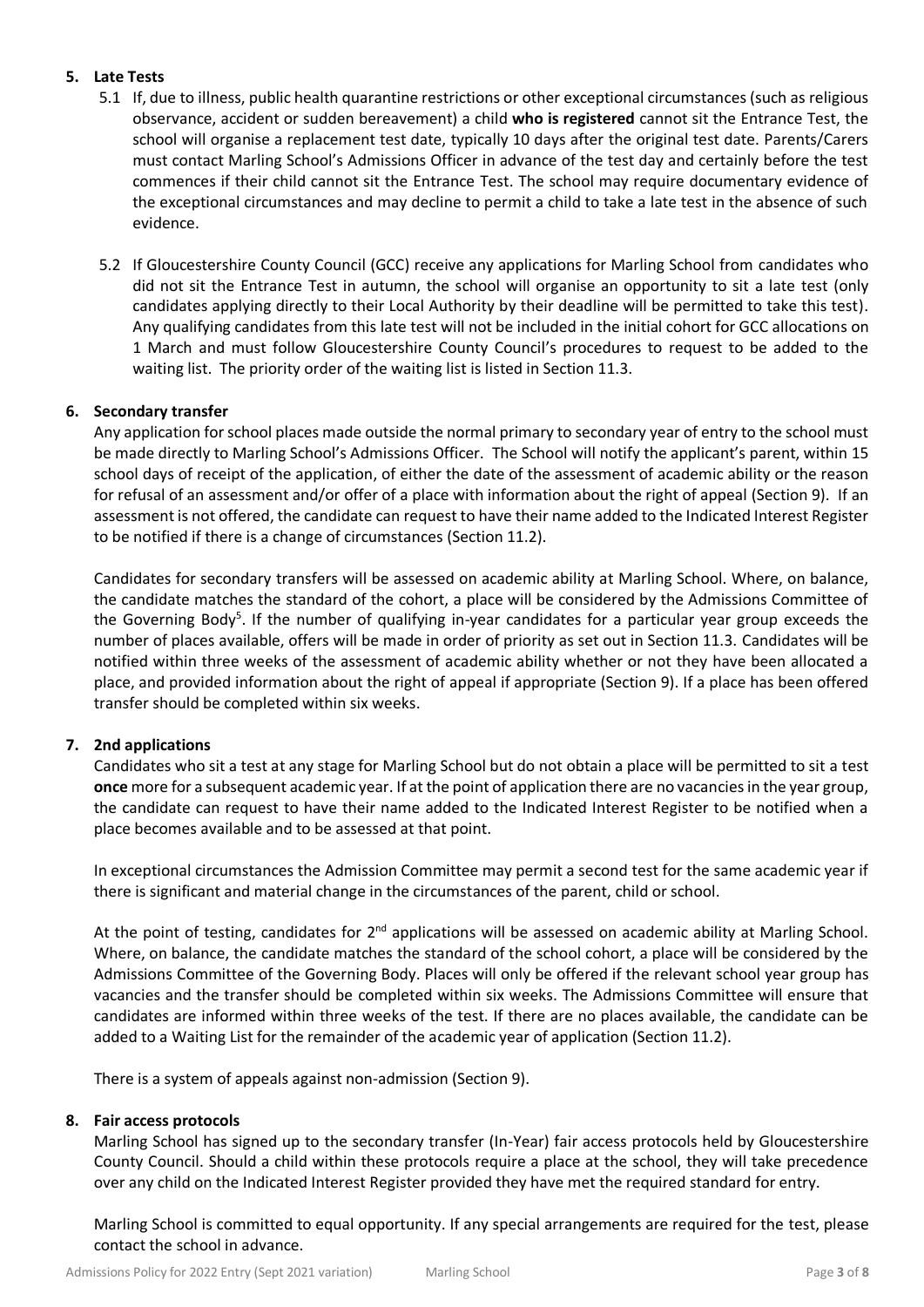## **9. Appeals**

There is a system of appeals against non-admission and details of how to appeal are available from Marling School. It is the school's policy to accept only one appeal application for each candidate for an academic year unless because of a significant and material change in circumstances the school accepted a second application but still refused admission.

## **10. Complaints**

If a Parent/Carer considers the appeal was not carried out in compliance with the School Admissions Code and School Appeals Code, an objection can be made to the Education and Skills Funding Agency. Details can be found on the Gov.uk website under School Admission Appeals.

All admissions authorities must determine their admission arrangements by 28<sup>th</sup> February every year. If Parents/Carers think that the admission arrangements do not comply with the School Admissions Code or other legislation relating to school admissions, they may contact the Office of the Schools Adjudicator by 15<sup>th</sup> May in that same year.

## **11. Waiting List and Indicated Interest Register**

## **11.1 Primary to secondary transfer**

If the school is still oversubscribed after the Local Authority reallocation process, a waiting list will be held until December 31 $<sup>st</sup>$  of Year 7. The order of this waiting list will be prioritised as in Section 11.3. After</sup> December the candidates become secondary transfer candidates and entry would be by  $2<sup>nd</sup>$  application (Sections 7 and 11.2).

## **11.2 Secondary transfer**

If a candidate is assessed to be of the required standard but there are no places available in the relevant year group, they will be placed on the Waiting List for the remainder of the academic year. If a place becomes available, places will be offered in order of priority, as listed in Section 11.3. For second applications, please see Section 7.

If at the point of application, an assessment is not offered, the candidate will be provided with information about the right of appeal and can request to have their name added to the Indicated Interest Register to be notified if there is a change of circumstances (Section 11.2).

## **11.3 Waiting List Criteria**

The Waiting List will be prioritised as follows:

- a. Any 'looked after child'**<sup>2</sup>** or child who was previously looked after but immediately after being looked after became subject to an adoption, child arrangements, or special guardianship order including those who appear to the admission authority to have been in state care outside of England and ceased to be in state care as a result of being adopted **who have met the qualifying standard**
- b. Any candidates attracting Pupil Premium funding**<sup>3</sup>** (those who have been registered for free school meals at any point in the six years prior to the test day) **who have met the qualifying standard**.
- c. Other **candidates** who have met the qualifying standard in test rank order.

If there are a number of candidates with an equal position on the waiting list, the following criteria (in order) will be used to determine the rank order:

- I. Candidates who attended a primary school within the Cotswold Beacon Academy Trust (of which Marling School is a member) at the time of registering for the Entrance Test until at least the December break of Year 6 (*details of member schools can be found on the Cotswold Beacon Academy Trust website[: http://www.cbat.academy/cbat-schools/ourschools](http://www.cbat.academy/cbat-schools/ourschools)* ).
- II. Candidates with the strongest geographical claim, measured in a straight line from the Ordnance Survey address point of the candidate's main residence<sup>4</sup> (including flats) to the Ordnance Survey address point of the school, using the Local Authority's measuring system, with those living closer to the school receiving the higher priority.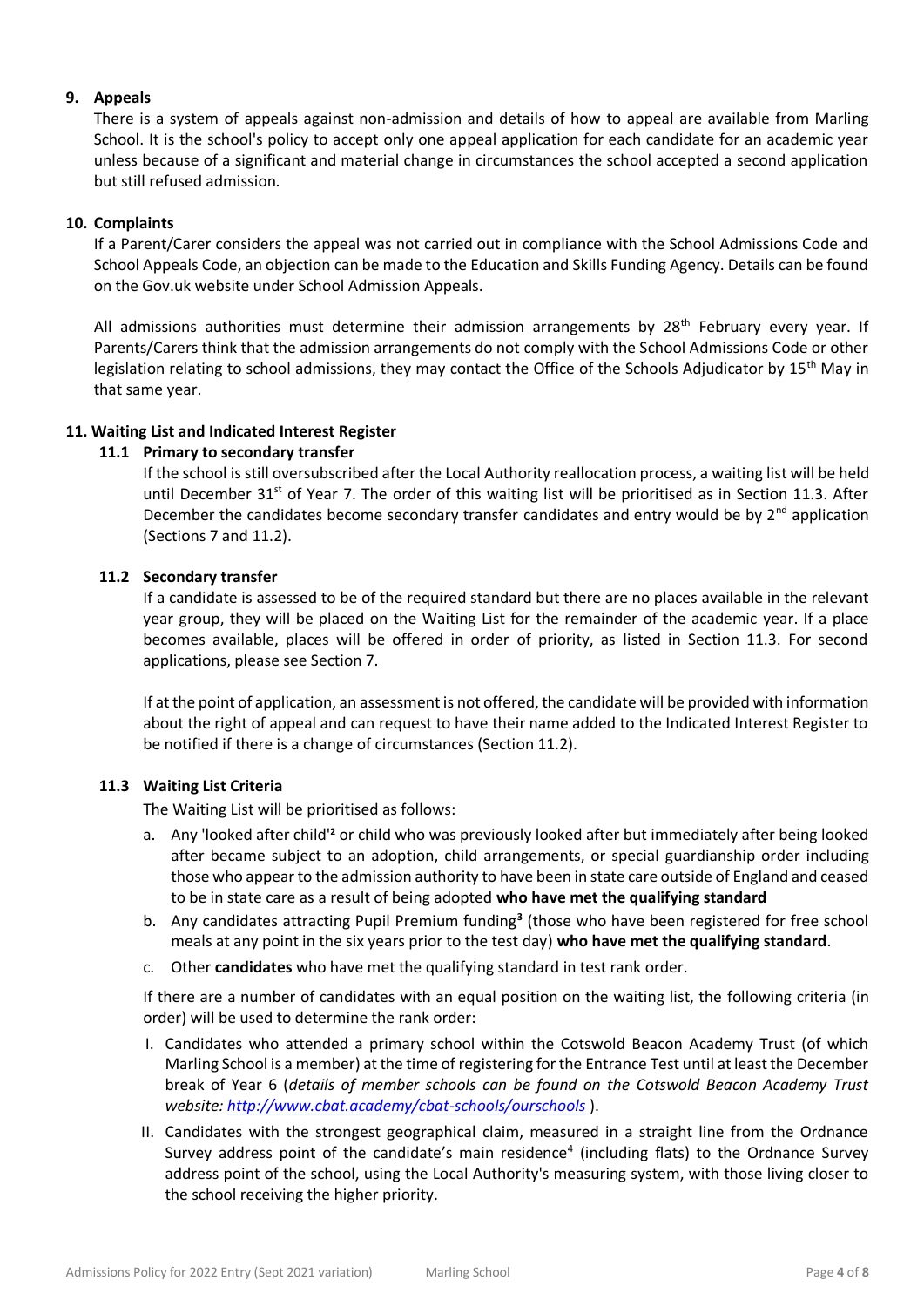In the event of a tie between two or more candidates when applying the above criteria a process of random allocation will be followed by the Governing Body, which will be supervised by someone independent of the school.

#### **Footnotes**

**<sup>1</sup>In order to safeguard the credibility of the test**, where a candidate (whether or not registered in two or more authorities including Gloucestershire) undertakes the same test on more than one occasion, then the first sitting shall be taken as the test score and any place offered in accordance with the admission arrangements shall be on the basis of that score. For the avoidance of doubt where a place is offered on the basis of a fraudulent or intentionally misleading application the school may withdraw that offer.

<sup>2</sup> A looked after child is a child who is (a) in the care of a local authority, or (b) being provided with accommodation by a local authority in the exercise of their social services functions (see the definition in Section 22(1) of the Children Act 1989). An adoption order is an order under the Adoption Act 1976 (see Section 12 adoption orders) and children who were adopted under the Adoption and Children Act 2002 (see Section 46 adoption orders). A 'child arrangements order' is an order settling the arrangements to be made as to the person with whom the child is to live under Section 8 of the Children Act 1989 as amended by Section 14 of the Children and Families Act 2014. Section 14A of the Children Act 1989 defines a 'special guardianship order' as an order appointing one or more individuals to be a child's special guardian (or special guardians). Supporting documentation for a looked after child must be submitted to the school prior to sitting the test.

**3 Independent and verifiable evidence of Pupil Premium entitlement** in the requisite period will need to be provided prior to test day. The school will make such enquiries as are necessary of the current primary school or GCC (or the relevant Local Authority) as to the entitlement of any candidates who have qualified when notifying GCC of the test results. This criterion is applicable to Pupil Premium entitlement only and not Service Premium entitlement.

**<sup>4</sup> Main Residence** is defined as the candidate's permanent home address and this must be completed on the form. Where a candidate lives with both parents on an equal basis, both parents must agree which of their addresses to use and enter this on the application form as the main residence and confirm this before the closing date for test applications.

**5 Eligibility for a place at Marling School will be withdrawn** if it is offered in error or if it is established that the offer was obtained through a fraudulent or intentionally misleading application.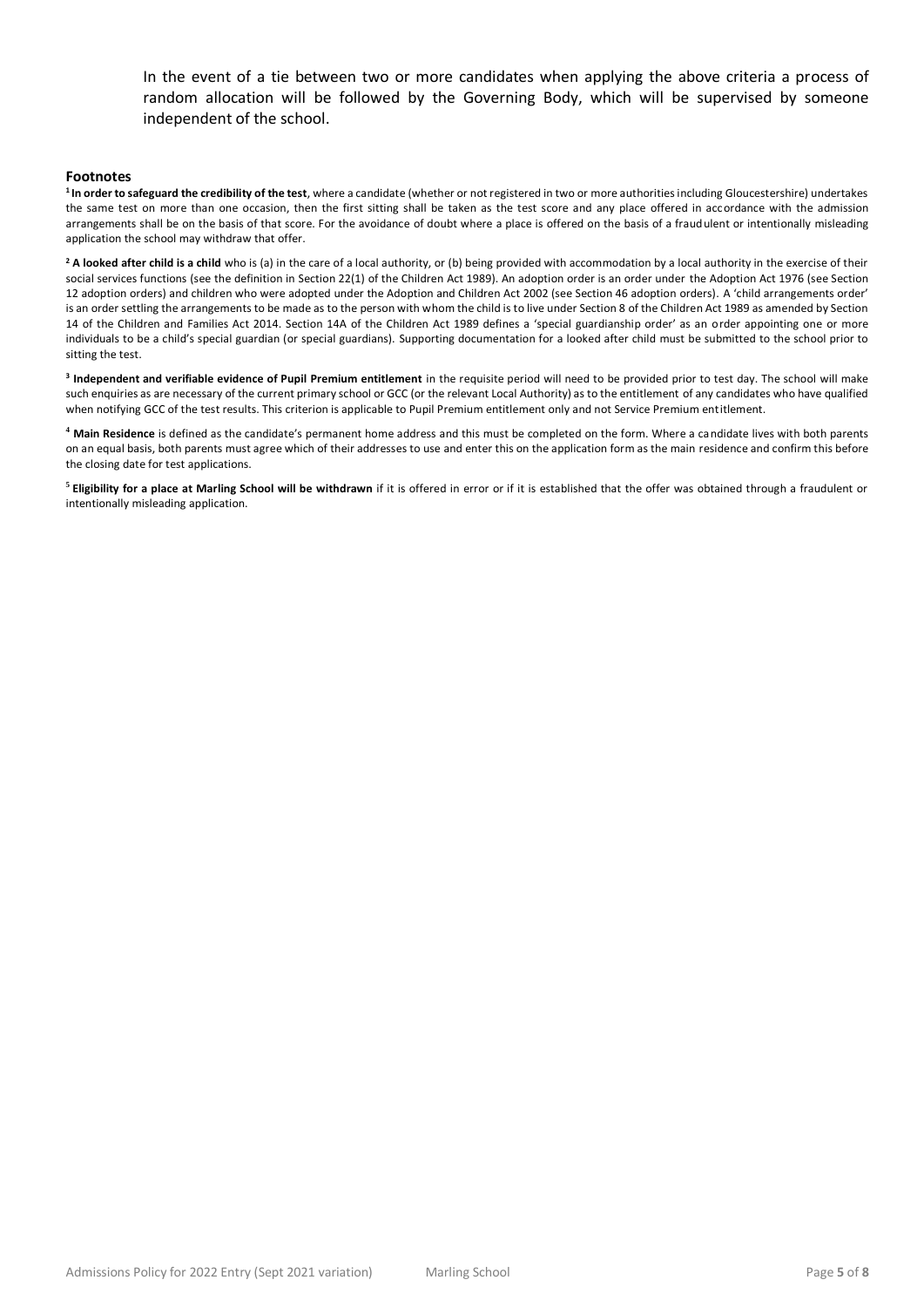

# **Admissions Policy for September 2022**

# **Marling School Sixth Form**

## **1. Year 12 admissions**

The Sixth Form at Marling School is co-educational and open to students from Marling School and other schools; we admit boys and girls. Applications for Year 12 should be completed by the published deadline on the application form. Please refer to the Marling Sixth Form's website [www.marlingsixthform.org](http://www.marlingsixthform.org/) for full details of the admissions process and the application form. Students receive a conditional offer in April of the calendar year of admission on the basis of the predicted GCSE grades. Conditional places will be confirmed following the GCSE results day in August each year at which time applicants complete the registration process with Sixth Form staff.

## **2. Capacity**

The maximum Year 12 cohort of Marling School is 200. The Admissions Committee of the Governing Body may admit above this figure in exceptional circumstances and where it believes no prejudice will ensue. All Year 11 Marling School students who meet the published academic entry requirements can expect to be allocated a place in the Sixth Form, as well as a **minimum** planned admission number of 50 external candidates.

## **3. Academic entry requirements**

All applicants will need to meet all of the following requirements for entry into Marling School Sixth Form**<sup>6</sup>** :

- Applicants should achieve a minimum of 38 'points' across their best 6 GCSE grades in separate subjects. The two grades awarded for Combined Science count as separate subjects. Short course GCSEs do not count towards the full course GCSE requirements. (In reformed GCSEs the numerical grade will be used as the point score. Where a GCSE or equivalent still has a letter grade the following score will be used in line with DfE equivalence: A\*=8.5, A=7, B=5.5, C=4, D=3, E=2, F=1.5, G=1)
- Applicants should have a minimum of Grade 5 in both English Language and Mathematics (see below).
- Applicants should meet individual subject requirements in their chosen subjects if previously taken at GCSE level, or a relevant subject as specified in the Sixth Form prospectus.

Applicants will normally choose no more than 2 new subjects to study in Year 12. Applicants with insufficient formal GCSE qualifications but with demonstrable equivalent qualifications, including International Baccalaureate and IGCSEs will be considered by the Marling School Sixth Form Leadership Panel, who will be guided by points' equivalence and evidence of prior learning.

Where external applicants have an education, health and care plan (EHCP), they are required to meet the minimum academic entry requirements in order to be admitted and for Marling School to be named on the plan. In that event, they will have priority over all other external applicants and the admission number will be reduced accordingly. For internal applicants with an education, health and care plan (EHCP), in order to continue their studies at Marling School they will be required to meet the minimum academic entry requirements.

Applicants who have missed the entry criteria may request consideration for a place by the Marling School Sixth Form Leadership Panel who may accept or reject applications. This may include, but is not limited to, those applicants who narrowly missed the Sixth Form entry criteria by virtue of their English and Mathematics grade.

Applicants who have missed the entry criteria and have been in receipt of Pupil Premium funding**<sup>7</sup>** during their secondary school education may request consideration for a place by the Pupil Premium Review Group. A place may be offered to any applicants that the group consider will be able to access an A-level curriculum, with the programme of study adjusted as necessary to suit individual circumstances.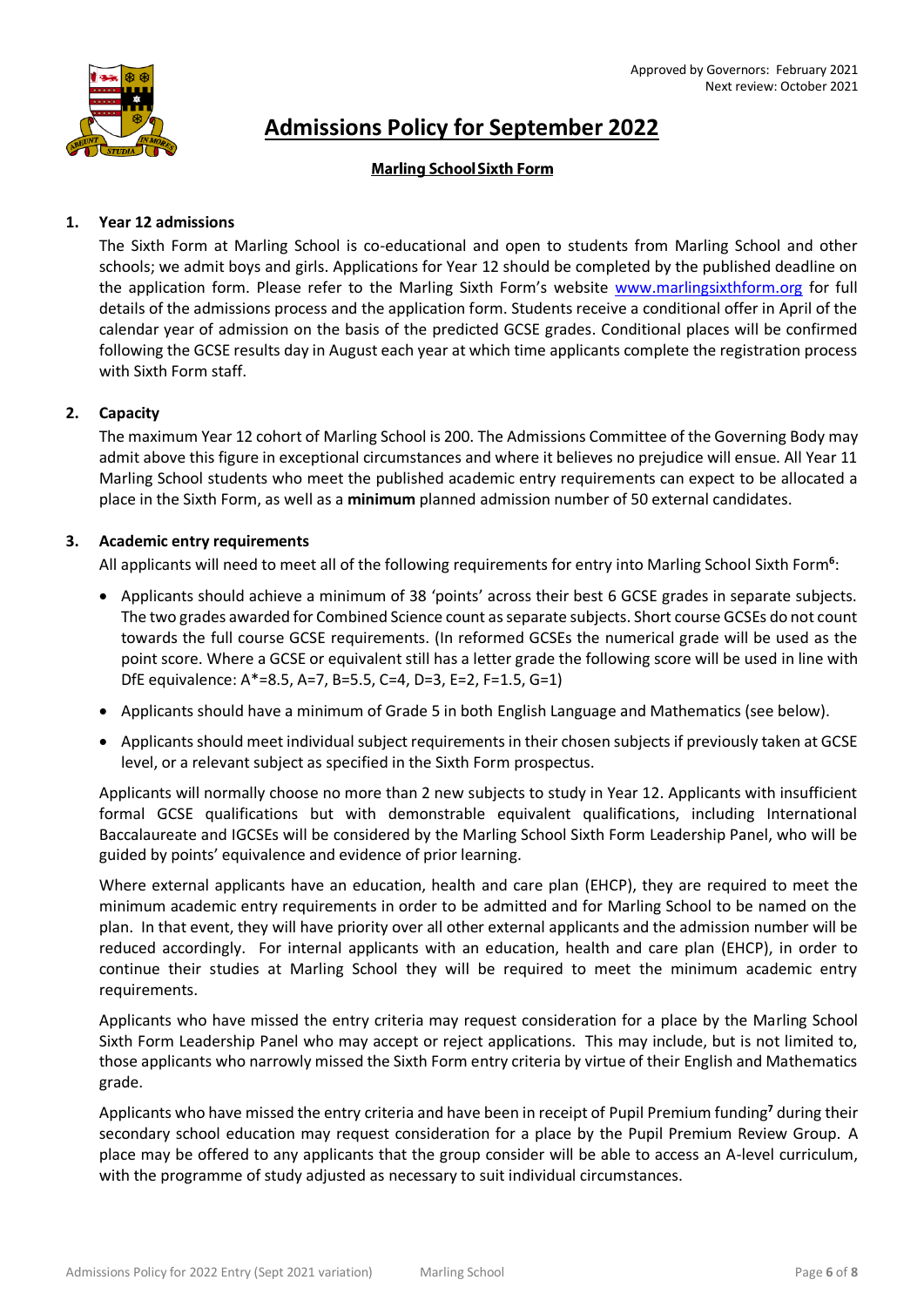## **4. Applicants continuing from Year 11 at Marling School**

Applicants progressing into the Sixth Form from Year 11 of Marling School who achieve the academic entry requirements will be offered a place in the Sixth Form. Applicants should contact the school by 4pm on GCSE results day if they wish to accept a place and submit their GCSE results.

## **5. Applicants joining the school for the first time ("external applicants")**

We welcome applications from new candidates. Following submission of an application form, applicants will be invited to an advisory discussion. Conditional places will be offered on the basis of the predicted GCSE grades supplied by the applicant's school and applicants should contact the school by 4pm on GCSE results day if they wish to accept a place and submit their GCSE results.

## **6. Allocation of Places**

Immediately after the published deadline for applications we calculate the number of students who have applied for each subject. The number of groups for each of these subjects is then determined, to ensure reasonable class sizes. If in August/September a subject area is full but places still exist in the Sixth Form overall, prospective students will be offered suitable alternative courses if they meet the entry requirements of those subject areas (an offer of admission is to the Sixth Form: it is not a guarantee of a particular course of study).

## **7. Oversubscription criteria for external applicants**

If there are more external applicants than can be offered places, the following additional criteria in this order will be applied to candidates that have met the entry requirements:

- a. Any 'looked after child'**<sup>8</sup>** or child who was previously looked after but immediately after being looked after became subject to an adoption, child arrangements, or special guardianship order including those who appear to the admission authority to have been in state care outside of England and ceased to be in state care as a result of being adopted**.**
- b. Any candidate attracting Pupil Premium funding**<sup>7</sup>** during their secondary school education.
- c. Applicants with the highest average GCSE grade 'score' in their best six separate full course subjects (see 3 above)

In the event of a tie break between two or more applicants when applying the above criteria, a process of random allocation will be followed by the Governing Body, which will be supervised by someone independent of the school.

There is a system of appeals against non-admission (Section 11).

## **8. Waiting List**

In the event that the external applicant reaches the required academic standard but there are no places available in the relevant Year 12, they will be placed on a Waiting List. The order of this list will conform to the oversubscription criteria as listed above (Section 7). If the number of students falls below the maximum Year 12 cohort number those on the list will be offered places (Section 5), in accordance with the oversubscription criteria. The Waiting List for Year 12 will be held until 31<sup>st</sup> December. Students from Year 11 of Marling School who left but then wish to return will be treated as new applicants (see 9 below).

## **9. Sixth Form transfer**

New applicants who wish to transfer into Year 12 or 13 should in the first instance make contact with the Head of Sixth Form.

## **10. Fair access protocols**

Marling School has signed up to the in-year fair access protocols held by Gloucestershire County Council. Should a child within these protocols, who meets the academic entry requirements, require a place at the school, that child will take precedence over any applicant on the Waiting List. Marling School is committed to equal opportunity.